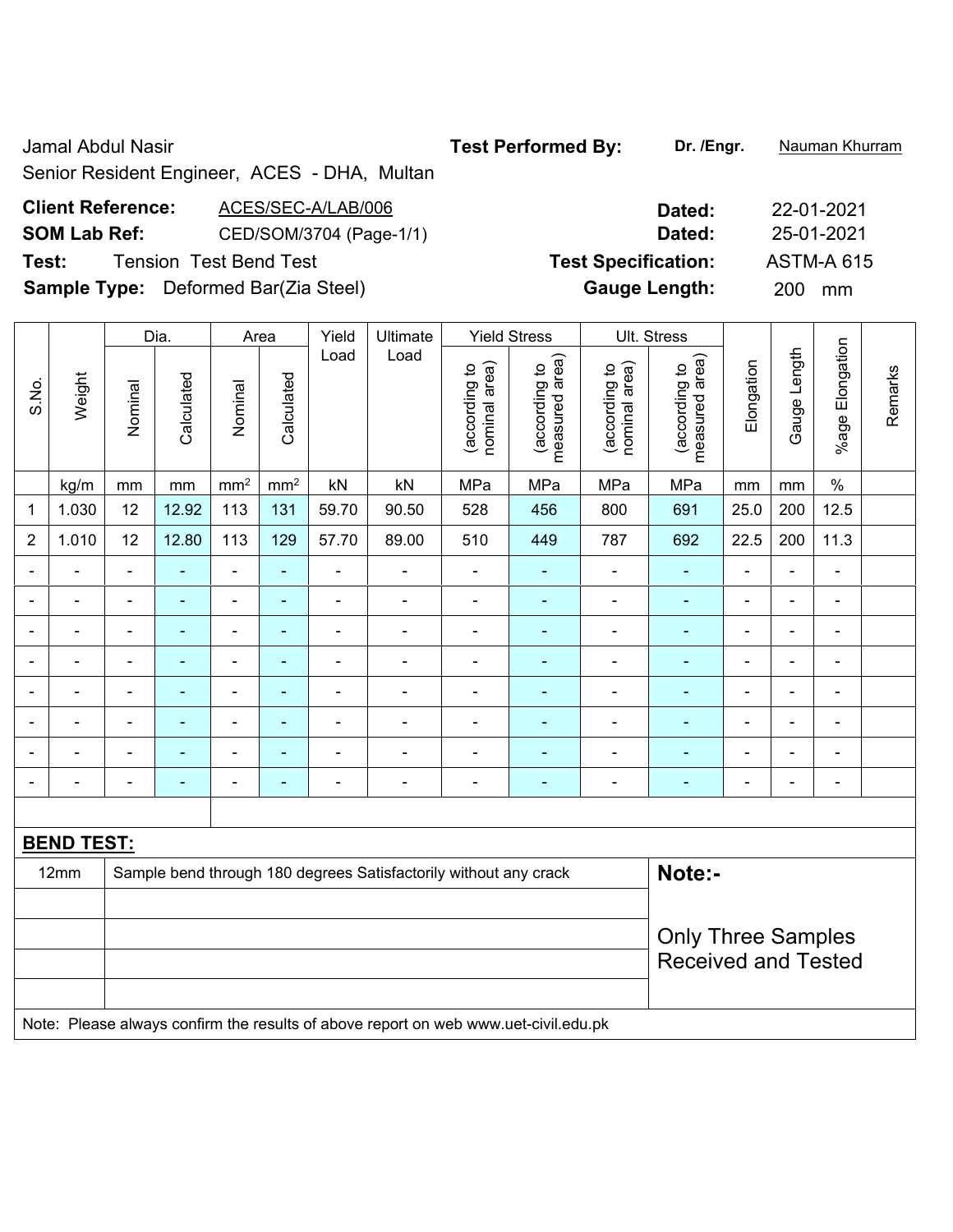Project Manager Liberty Builders, Lahore

# **Client Reference:** ST/UET/ 20210125-33

**Test:** Tension Test & Bend Test **Test Specification:** ASTM-A-615 **Gauge Length:** 8 inch **Sample Type:** Deformed Bar( Batala Premium)

|                          |            |                     | <b>SOM Lab</b> | 3705(Page- |
|--------------------------|------------|---------------------|----------------|------------|
| <b>Client Reference:</b> |            | ST/UET/ 20210125-33 | Ref:           | 2/2)       |
| Dated:                   | 25-01-2021 |                     | Dated:         | 25-01-2021 |

**SOM Lab**  3705(Page-2/2)

|                                                                        |                   |                | Dia.           |                              | Area            | Yield          | Ultimate                                                                            |                                | <b>Yield Stress</b>                         |                                | Ult. Stress                     |                |              |                       |         |
|------------------------------------------------------------------------|-------------------|----------------|----------------|------------------------------|-----------------|----------------|-------------------------------------------------------------------------------------|--------------------------------|---------------------------------------------|--------------------------------|---------------------------------|----------------|--------------|-----------------------|---------|
| S.No.                                                                  | Weight            | Nominal        | Calculated     | Nominal                      | Calculated      | Load           | Load                                                                                | nominal area)<br>(according to | (according to<br>measured area)<br>measured | nominal area)<br>(according to | (according to<br>measured area) | Elongation     | Gauge Length | Elongation<br>$%$ age | Remarks |
|                                                                        | lb/ft             | #              | in             | in <sup>2</sup>              | in <sup>2</sup> | Tons           | Tons                                                                                | psi                            | psi                                         | psi                            | psi                             | in             | in           | $\frac{0}{0}$         |         |
| 1                                                                      | 2.609             | 8              | 0.988          | 0.79                         | 0.767           | 24.08          | 35.24                                                                               | 67220                          | 69240                                       | 98380                          | 101330                          | 1.20           | 8.0          | 15.0                  |         |
| $\overline{2}$                                                         | 2.640             | 8              | 0.994          | 0.79                         | 0.776           | 24.10          | 35.24                                                                               | 67280                          | 68490                                       | 98380                          | 100160                          | 1.30           | 8.0          | 16.3                  |         |
| 3                                                                      | 2.637             | 8              | 0.993          | 0.79                         | 0.775           | 23.72          | 34.91                                                                               | 66220                          | 67510                                       | 97470                          | 99360                           | 1.30           | 8.0          | 16.3                  |         |
|                                                                        |                   |                | $\overline{a}$ | $\overline{a}$               |                 |                |                                                                                     |                                |                                             | $\blacksquare$                 | $\blacksquare$                  |                |              | $\overline{a}$        |         |
|                                                                        |                   |                |                | ä,                           |                 |                |                                                                                     |                                |                                             | ۰                              |                                 |                |              |                       |         |
|                                                                        | -                 | $\blacksquare$ | ä,             | -                            | ٠               | $\blacksquare$ | $\overline{a}$                                                                      | $\blacksquare$                 | ä,                                          | ۰                              | $\blacksquare$                  | ÷              |              | $\overline{a}$        |         |
|                                                                        |                   |                | ۰              | $\qquad \qquad \blacksquare$ | ٠               | $\blacksquare$ | $\blacksquare$                                                                      | $\blacksquare$                 | $\blacksquare$                              | ۰                              | ٠                               | $\blacksquare$ |              | $\blacksquare$        |         |
|                                                                        | $\blacksquare$    |                | $\blacksquare$ | ÷,                           |                 | $\blacksquare$ | $\overline{a}$                                                                      | ä,                             | ٠                                           | ÷                              | $\blacksquare$                  |                |              | $\blacksquare$        |         |
|                                                                        |                   |                |                | ä,                           |                 |                |                                                                                     |                                |                                             | ÷                              | ٠                               |                |              |                       |         |
|                                                                        |                   |                |                | -                            |                 |                |                                                                                     |                                |                                             |                                |                                 |                |              | $\blacksquare$        |         |
|                                                                        |                   |                |                |                              |                 |                |                                                                                     |                                |                                             |                                |                                 |                |              |                       |         |
|                                                                        | <b>BEND TEST:</b> |                |                |                              |                 |                |                                                                                     |                                |                                             |                                |                                 |                |              |                       |         |
|                                                                        | #8                |                |                |                              |                 |                | Sample bend through 180 degrees Satisfactorily without any crack                    |                                |                                             |                                | Note:-                          |                |              |                       |         |
|                                                                        | #6                |                |                |                              |                 |                | Sample bend through 180 degrees Satisfactorily without any crack                    |                                |                                             |                                |                                 |                |              |                       |         |
| #4<br>Sample bend through 180 degrees Satisfactorily without any crack |                   |                |                |                              |                 |                |                                                                                     |                                |                                             |                                | <b>Only Four Samples</b>        |                |              |                       |         |
|                                                                        |                   |                |                |                              |                 |                |                                                                                     |                                | <b>Received and Tested</b>                  |                                |                                 |                |              |                       |         |
|                                                                        |                   |                |                |                              |                 |                |                                                                                     |                                |                                             |                                |                                 |                |              |                       |         |
|                                                                        |                   |                |                |                              |                 |                | Note: Please always confirm the results of above report on web www.uet-civil.edu.pk |                                |                                             |                                |                                 |                |              |                       |         |

# Abdul Ghafar **Test Performed By:** Dr. /Engr. **S. Asad Ali Gillani** Abdul Ghafar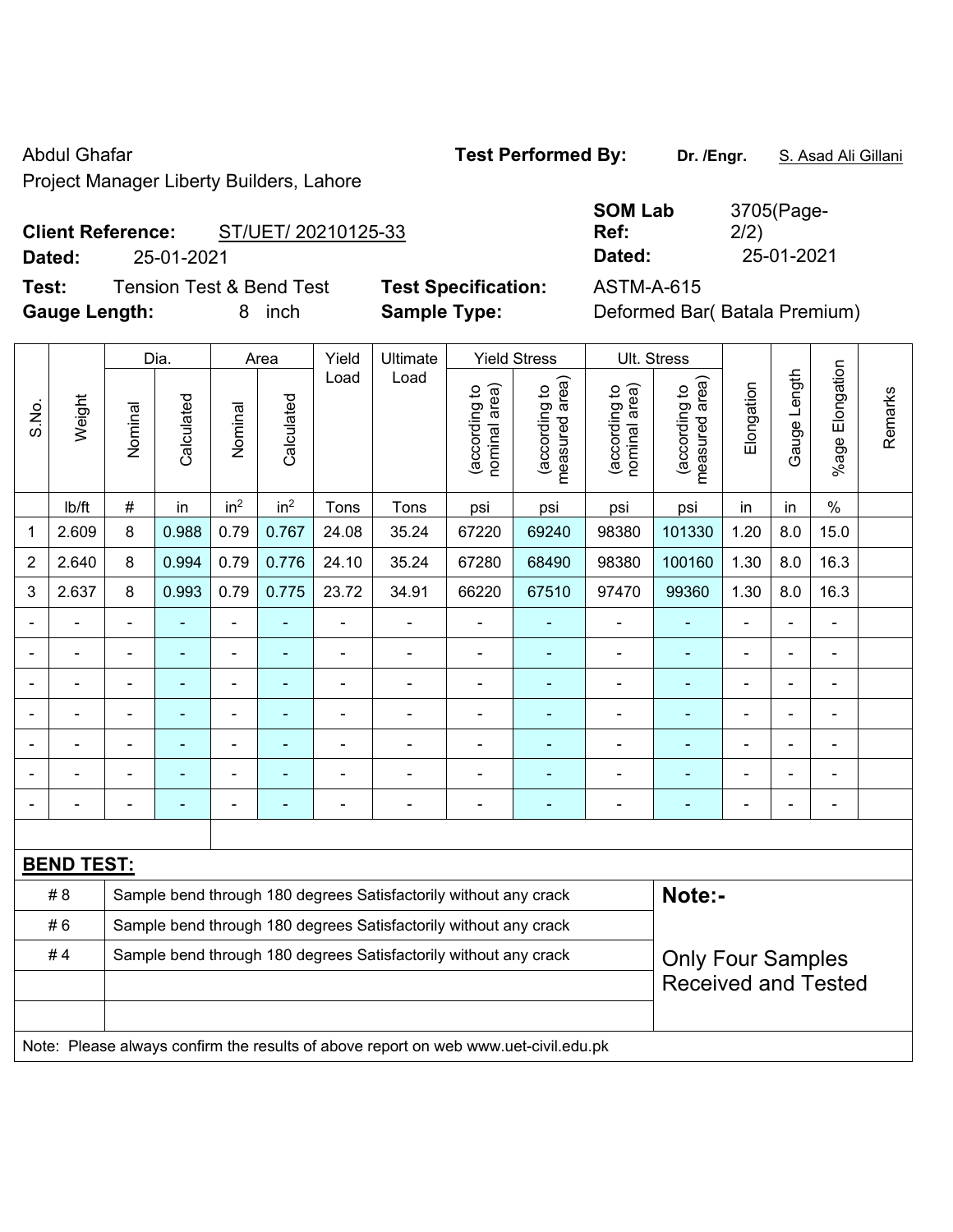Project Manager Liberty Builders, Lahore

**Test:** Tension Test & Bend Test **Test Specification:** ASTM-A-615 **Gauge Length:** 8 inch **Sample Type:** Deformed Bar( Batala Premium)

|                          | <b>TOCUMENTAGE LIDENTY DUNUCIS, LATION</b> |                        |                    |
|--------------------------|--------------------------------------------|------------------------|--------------------|
| <b>Client Reference:</b> | ST/UET/ 20210125-34                        | <b>SOM Lab</b><br>Ref: | 3705(Page-<br>1/2) |
|                          |                                            |                        |                    |
| Dated:                   | 258-01-2021                                | Dated:                 | 25-01-2021         |

|                |                   |                | Dia.           |                 | Area            | Yield                    | Ultimate                                                                            |                                | <b>Yield Stress</b>             |                                | Ult. Stress                     |                |              |                          |         |
|----------------|-------------------|----------------|----------------|-----------------|-----------------|--------------------------|-------------------------------------------------------------------------------------|--------------------------------|---------------------------------|--------------------------------|---------------------------------|----------------|--------------|--------------------------|---------|
| S.No.          | Weight            | Nominal        | Calculated     | Nominal         | Calculated      | Load                     | Load                                                                                | nominal area)<br>(according to | (according to<br>measured area) | (according to<br>nominal area) | (according to<br>measured area) | Elongation     | Gauge Length | Elongation<br>$%$ age    | Remarks |
|                | Ib/ft             | $\#$           | in             | in <sup>2</sup> | in <sup>2</sup> | Tons                     | Tons                                                                                | psi                            | psi                             | psi                            | psi                             | in             | in           | $\%$                     |         |
| 1              | 2.631             | 8              | 0.992          | 0.79            | 0.773           | 22.85                    | 34.32                                                                               | 63810                          | 65210                           | 95820                          | 97930                           | 1.20           | 8.0          | 15.0                     |         |
| $\overline{2}$ | 2.637             | 8              | 0.993          | 0.79            | 0.775           | 23.34                    | 34.35                                                                               | 65170                          | 66430                           | 95900                          | 97760                           | 1.10           | 8.0          | 13.8                     |         |
| 3              | 2.630             | 8              | 0.992          | 0.79            | 0.773           | 22.91                    | 34.00                                                                               | 63950                          | 65350                           | 94910                          | 97000                           | 1.20           | 8.0          | 15.0                     |         |
|                |                   | $\blacksquare$ |                | $\blacksquare$  |                 | $\blacksquare$           | $\blacksquare$                                                                      | $\blacksquare$                 |                                 | $\blacksquare$                 |                                 | ä,             |              | $\overline{\phantom{a}}$ |         |
|                | ä,                | ÷,             | $\blacksquare$ | ä,              | $\blacksquare$  | $\blacksquare$           | ä,                                                                                  | $\blacksquare$                 | ٠                               | $\blacksquare$                 | $\blacksquare$                  | $\blacksquare$ |              | $\blacksquare$           |         |
|                |                   |                |                |                 |                 |                          | L.                                                                                  | $\blacksquare$                 |                                 |                                |                                 |                |              | $\blacksquare$           |         |
|                |                   | $\blacksquare$ |                | $\blacksquare$  |                 |                          |                                                                                     | $\blacksquare$                 |                                 | $\blacksquare$                 |                                 |                |              | $\blacksquare$           |         |
|                | $\blacksquare$    | $\blacksquare$ |                | $\blacksquare$  | $\blacksquare$  |                          | ÷                                                                                   | $\blacksquare$                 |                                 | $\overline{\phantom{0}}$       | $\blacksquare$                  | $\blacksquare$ |              | $\blacksquare$           |         |
|                |                   |                |                |                 |                 |                          | L.                                                                                  | $\blacksquare$                 |                                 | $\blacksquare$                 |                                 | $\blacksquare$ |              | $\blacksquare$           |         |
|                |                   | $\blacksquare$ | $\blacksquare$ | $\overline{a}$  | $\blacksquare$  | $\overline{\phantom{0}}$ | ٠                                                                                   | $\qquad \qquad \blacksquare$   | ۰                               | $\overline{\phantom{a}}$       | $\blacksquare$                  | $\blacksquare$ |              | $\overline{a}$           |         |
|                |                   |                |                |                 |                 |                          |                                                                                     |                                |                                 |                                |                                 |                |              |                          |         |
|                | <b>BEND TEST:</b> |                |                |                 |                 |                          |                                                                                     |                                |                                 |                                |                                 |                |              |                          |         |
|                | #8                |                |                |                 |                 |                          | Sample bend through 180 degrees Satisfactorily without any crack                    |                                |                                 |                                | Note:-                          |                |              |                          |         |
|                | #6                |                |                |                 |                 |                          | Sample bend through 180 degrees Satisfactorily without any crack                    |                                |                                 |                                |                                 |                |              |                          |         |
|                | #4                |                |                |                 |                 |                          | Sample bend through 180 degrees Satisfactorily without any crack                    |                                |                                 |                                | <b>Only Four Samples</b>        |                |              |                          |         |
|                |                   |                |                |                 |                 |                          |                                                                                     |                                |                                 |                                | <b>Received and Tested</b>      |                |              |                          |         |
|                |                   |                |                |                 |                 |                          |                                                                                     |                                |                                 |                                |                                 |                |              |                          |         |
|                |                   |                |                |                 |                 |                          | Note: Please always confirm the results of above report on web www.uet-civil.edu.pk |                                |                                 |                                |                                 |                |              |                          |         |

Abdul Ghafar **Test Performed By:** Dr. /Engr. **S. Asad Ali Gillani** Abdul Ghafar